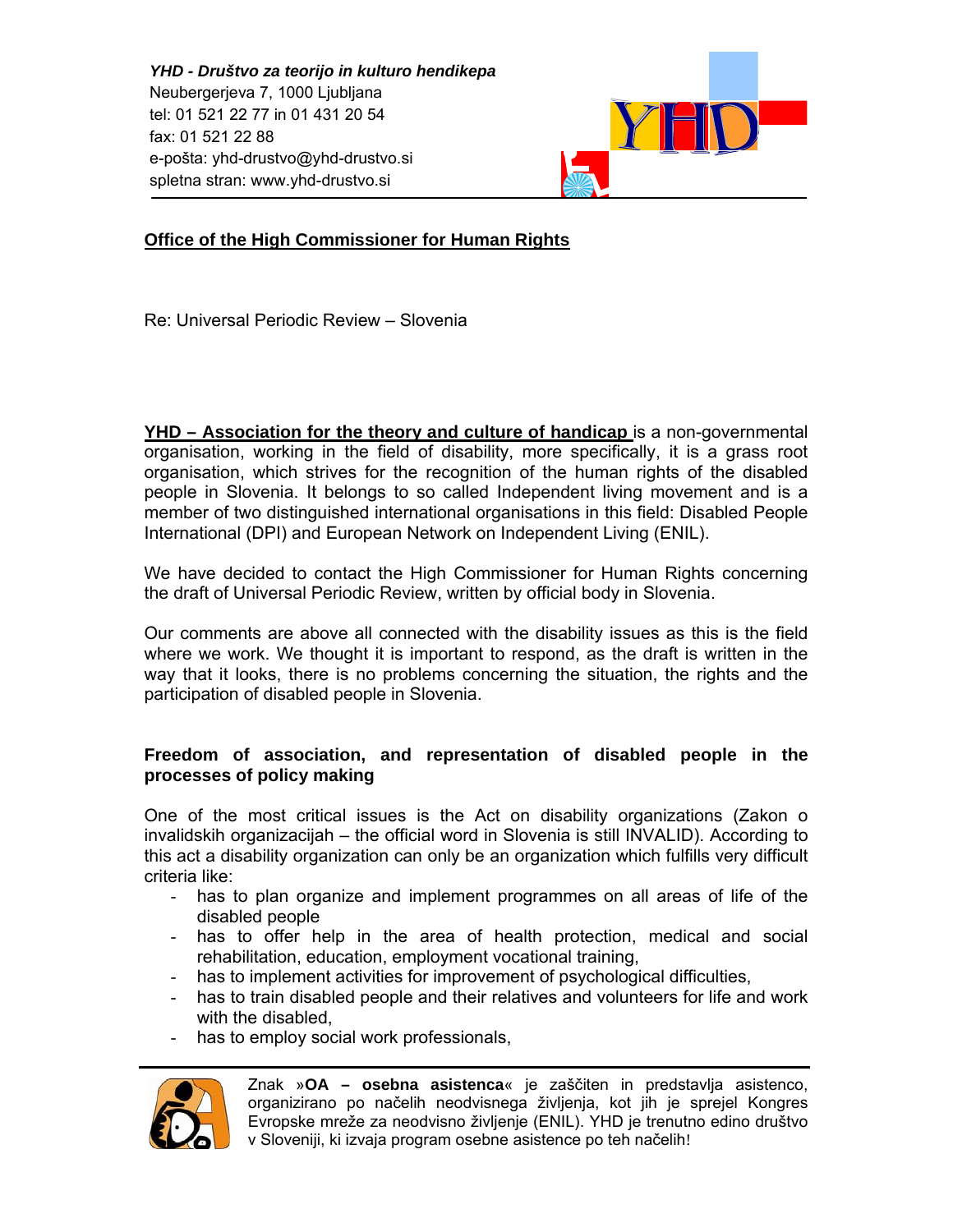etc.

This is one of the reasons there is so little disability organizations in Slovenia at the moment. The Act, once it was passed (in 2002) put in privileged position old invalid organizations, with long history, which are usually organized according to medical diagnosis (association of paraplegics, dystrophy, blind, deaf, etc.), and thus forced disabled people to turn to them with any questions regarding the upper themes. This, we believe, is in contradiction with the freedom of choice, freedom of association and it endangers the human dignity (there are many cases of disabled people who simply can not use services – even if they are paid for by the government, because they are bullied by "their" organization or denied services if they speak up critically about organisation, or themselves don't want to co-operate with particular organization in this case they can not turn to anyone, as they belong to a certain medical diagnosis and by this to a certain organisation).

The status of disability organization is connected also to funding, no small grass-root organizations, who don't have the status according to the Act, are eligible for funding which would enable them to start the programmes, especially in the Lottery Foundation, where organization is automatically denied funding if it doesn't have the status.

Participation of disabled people is because of the Act limited also in all areas of policy making, where the authorities have to consult with disability organizations, but here are just the chosen few, representatives of organizations who have the status of Representative disability organization (even stricter conditions as for disability organizations, also written in the Disability organizations Act).

The practice of co-operation between disability organization and government, which is so praised by old organizations and the authorities, is in this way, just a "gate keeper" an instrument by which disabled people can be made silent, not asking unpopular questions, frightened that if they complain, even the little help they get, will be taken away from them, as they have no tools to demand it directly from the state.

# **UN Convention on the Rights of Persons with Disabilities**

Even though Slovenia was one of the first countries to ratify the UN Convention on the rights of the disabled people, it is not taken seriously, starting with the miss translations, where concepts and meanings were translated in the way, that they support the current policy (the "representative disability organization" in Slovenian language means well defined, small group of organizations for example, and the translation didn't follow the meaning of the Convention, on the other hand "personal assistance" is well known concept with clear definitions in an european and international context, but the Slovenian translation ignored it and translated it as "personal help", etc).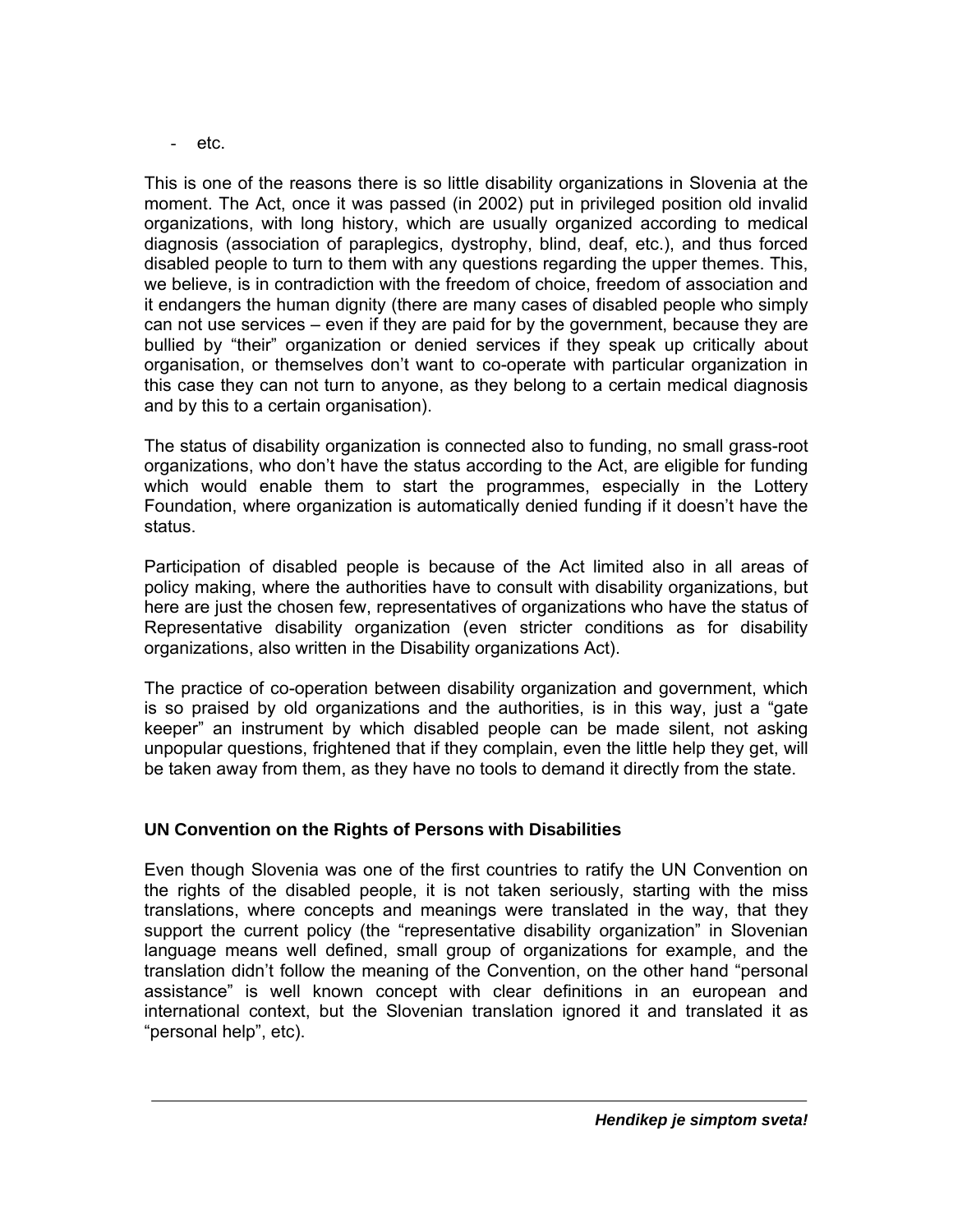# **Official Bodies (Directorate for Disabled, Governmental Council for the disabled)**

Modern understanding of equal opportunities and human rights of handicapped persons should include in particular: 1) the right to self-determination in respect of where, who with and how a handicapped person will live; 2) the pluralisation and diversification of models of support in a community, such as personal assistance, right to the representative and interpreter etc.

The burning issue in Slovenia is also institutionalization (right to Personal assistance is explicitly included in the convention  $-$  art. 19) there are still new institutions being built and old renovated, many disabled people are confined to them as the only possibility, while community services are still very few, even though the official policy is full of words about independent living and equal and individual rights of the disabled people.

On the national level there is no practice of mainstreaming in the field of disability, usually all the questions (concerning education, health, housing, discrimination, employment, equal opportunities, gender) are forwarded to the Directorate of the disabled, and are thus resolved (if they are) in the frame of narrow disability policy. In this respect Directorate for Disabled works as a gate keeper, who doesn't let any questions concerning rights and life of the disabled people cone to the agenda of mainstream policy and into public debate.

#### **Emloyment**

Slovenia has passed an Employment and Vocational Rehabilitation of Disabled People Act in 2006. This act deliberately excludes a number of disabled people from exercising any right coming from it. This group is disabled people who have an "invalid" status according to the Social Care for Physically and Mentally disabled People Act (1983). According to this act they are marked as incapable for independent life and work, and are thus excluded from any form of vocational rehabilitation, and any other services and rights that would help them in the employment.

Beside that Act includes a number of support mechanisms for the employment of the disabled people in regular environment/jobs (including the right to personal assistance), but until now there are no cases of them being implemented, as the state hasn't developed the mechanisms for implementation of this rights.

We don't detect political will to make actual employment opportunities a reality for the disabled people.